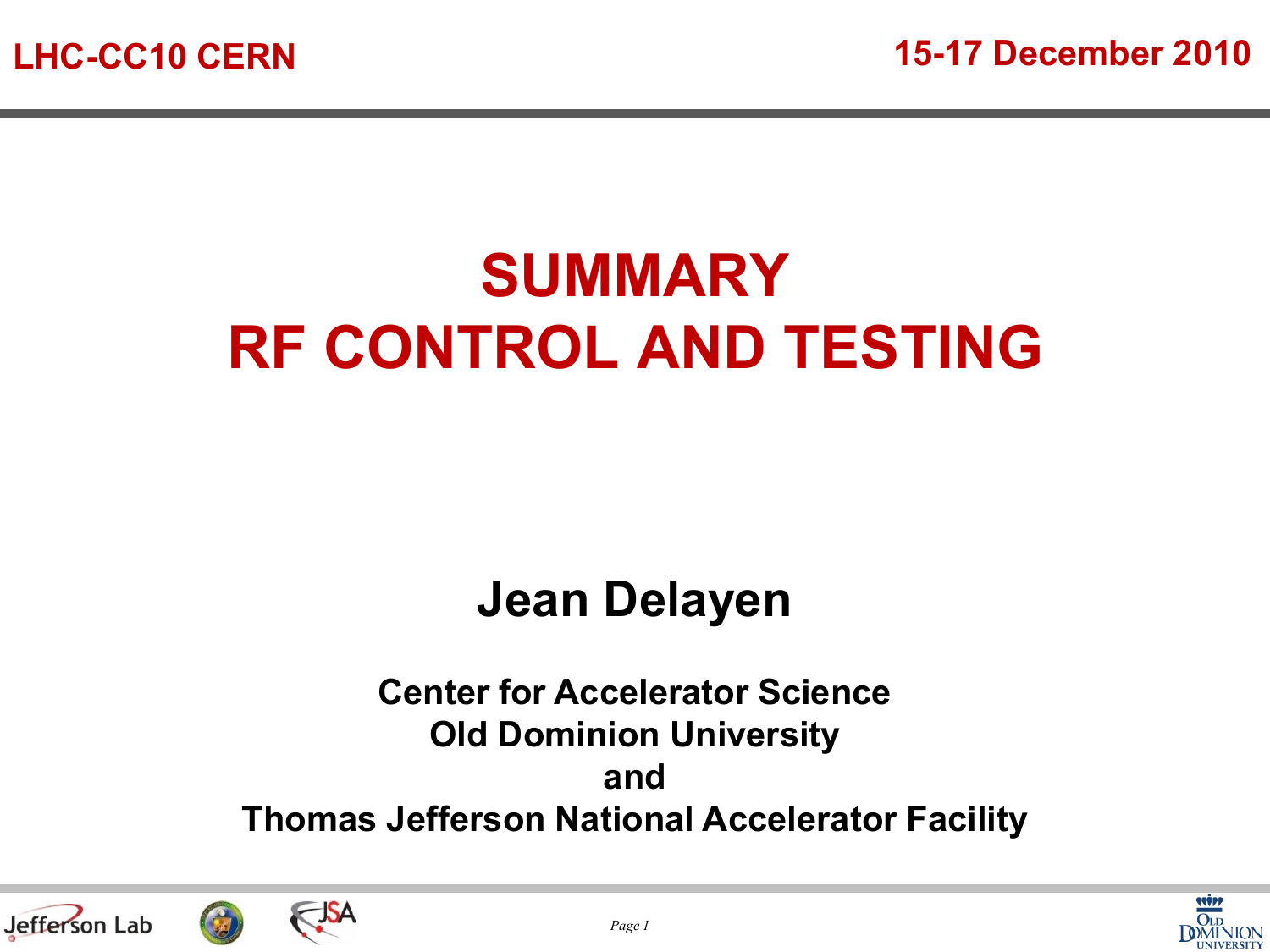### **Talks**

- KEK crab rf architecture & controls (Kota Nakashini)
- SM18 test stand for crabs (Olivier Brunner)
- Cryogenics for SPS, LHC & SM18 (Bruno Vullierme)
- Rf controls for crabs, injection to top energy (Philippe Baudrenghien)





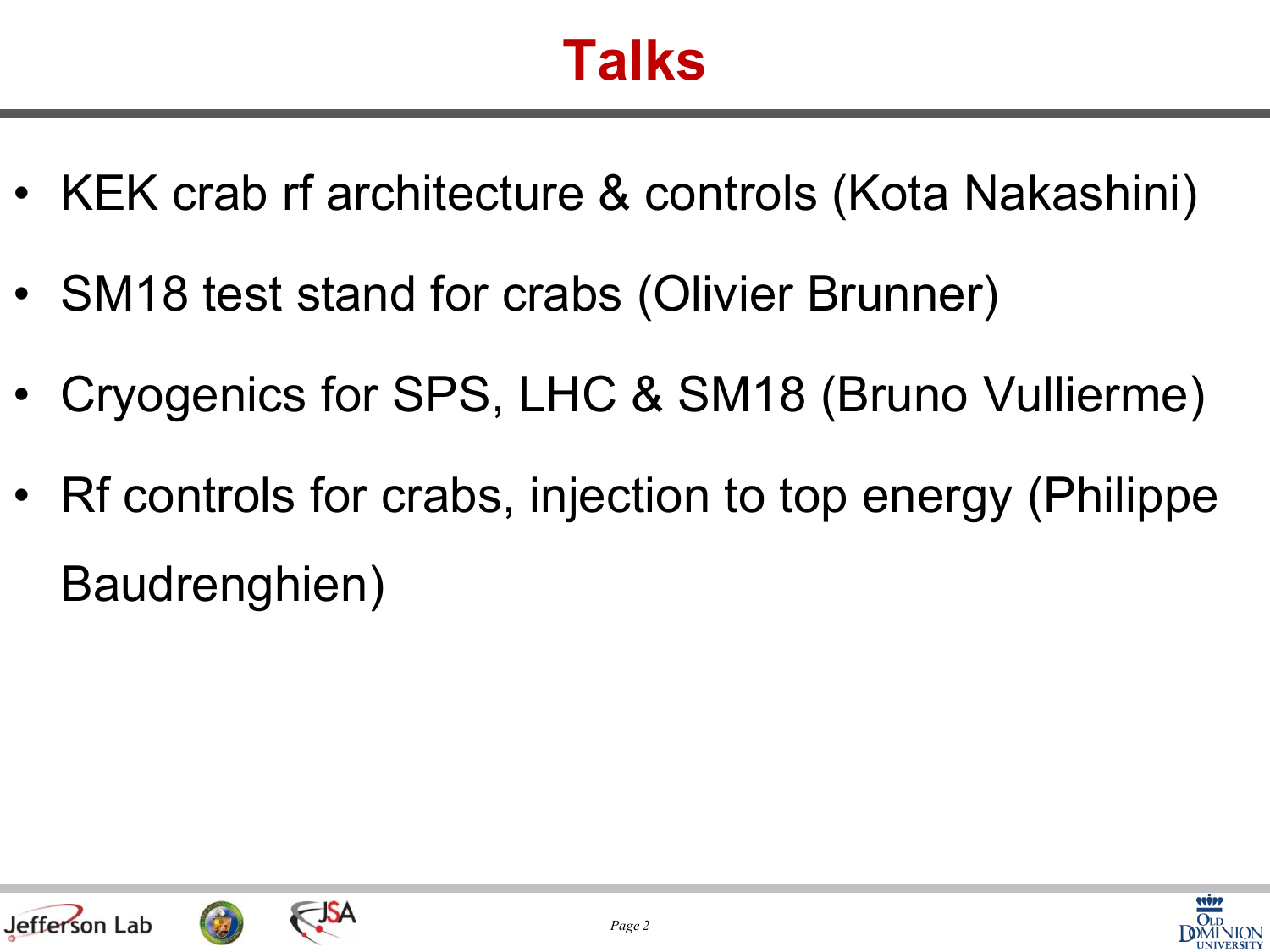#### Searching Field Center in Crab Cavity



- Field center was searched by measuring the crabbing mode amplitude excited by a beam with the crab cavity detuned. Two measurements with different detuning frequencies agreed to each other.
- A local bump orbit was set to make the beam aligned on the field center.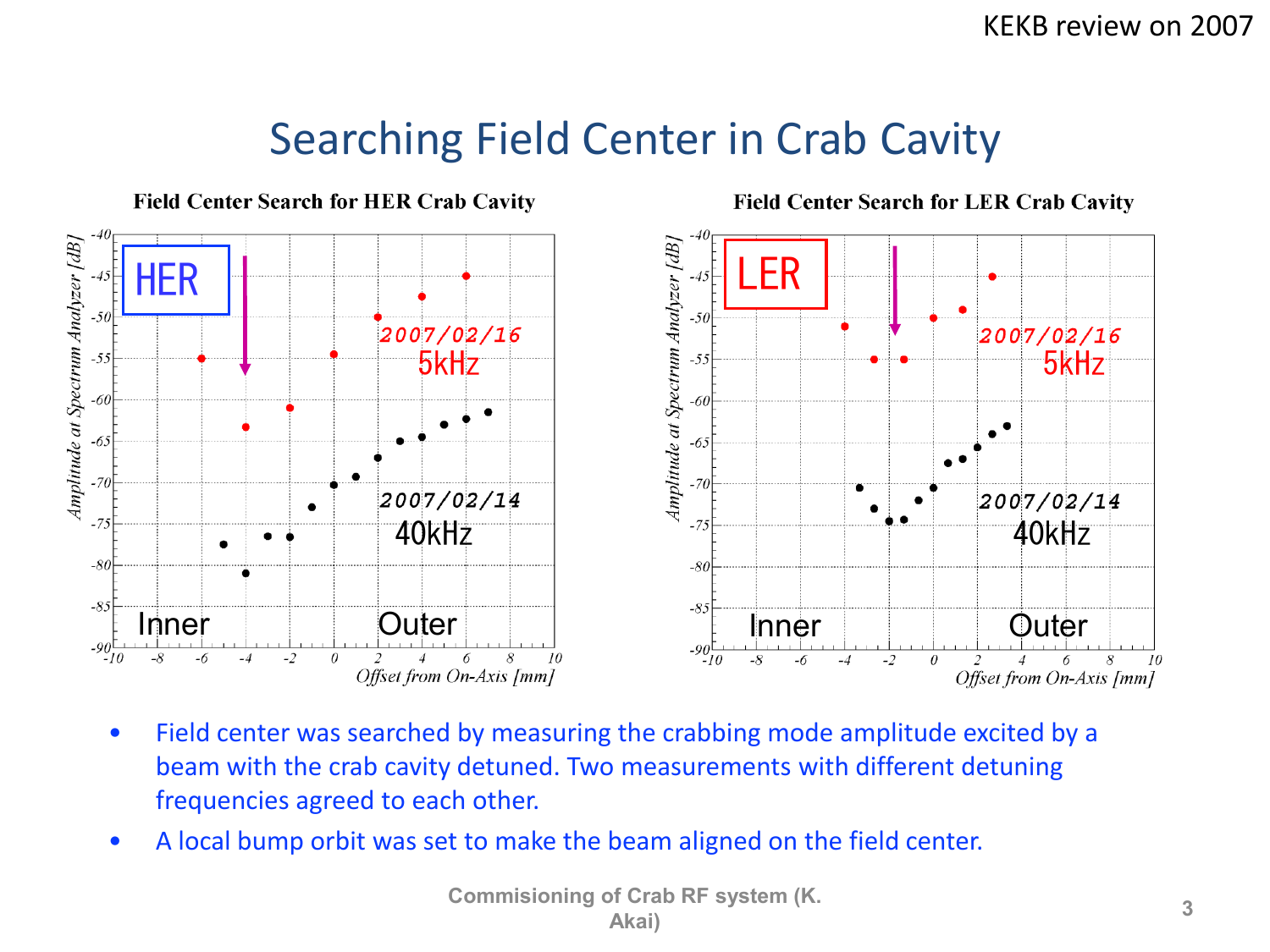#### Oscillation of high-current crabbing beams KEKB review on 2008



- A large-amplitude oscillation was observed in high-current crabcrossing operation in June.
	- It caused unstable collision, short beam life time and luminosity degradation.
	- Crab amplitude and phase were modulated at 540 Hz. Horizontal oscillation of beams was also observed at the same frequency.
	- None of the beam orbit feedback systems is responsible, since their time constants are 1 to 20 sec, much slower than the oscillation.
	- The oscillation occurred when the LER tuning phase migrated to the positive side. This gave us a hint to understand the phenomena.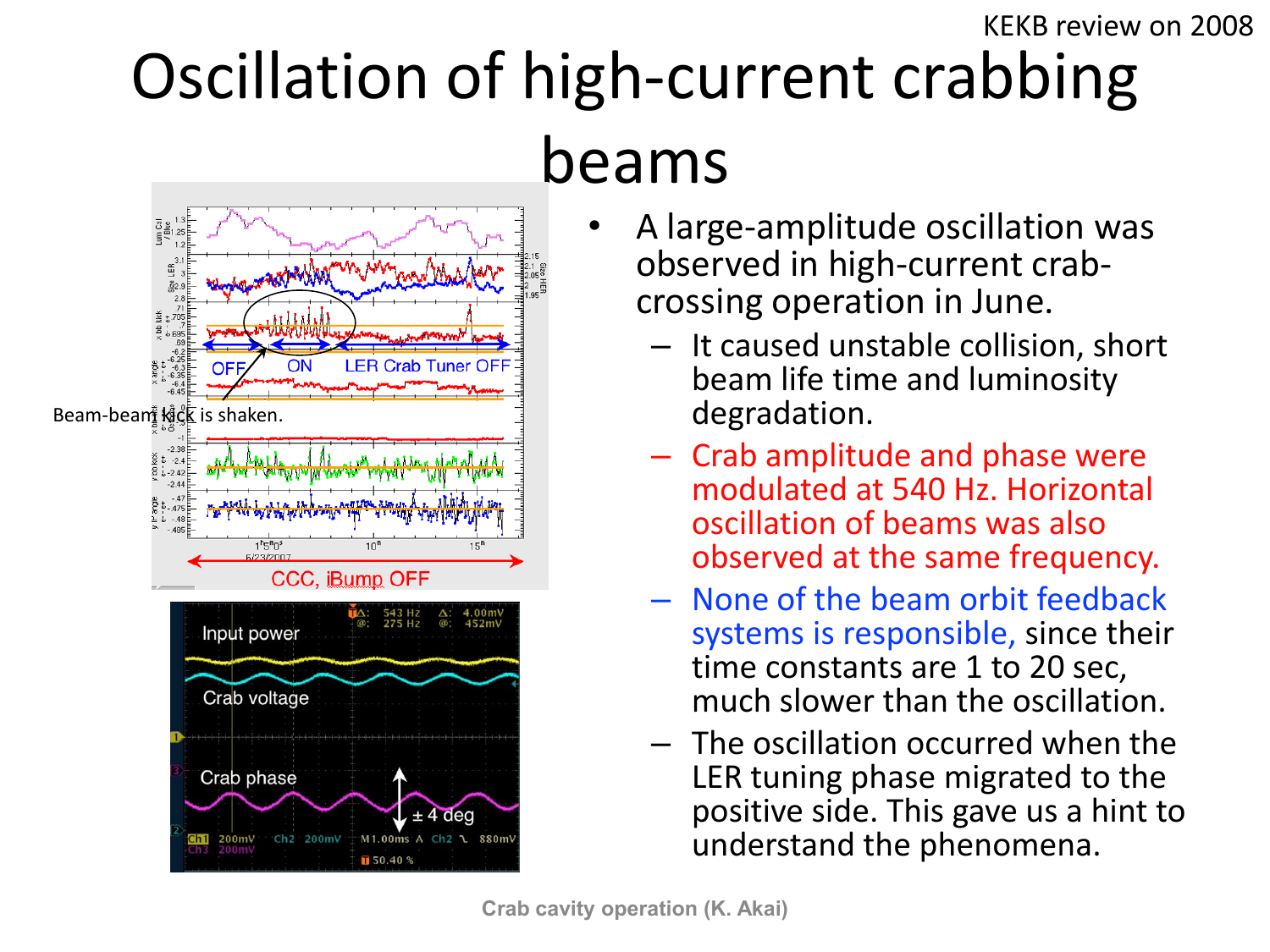## Possible mechanism of the oscillation

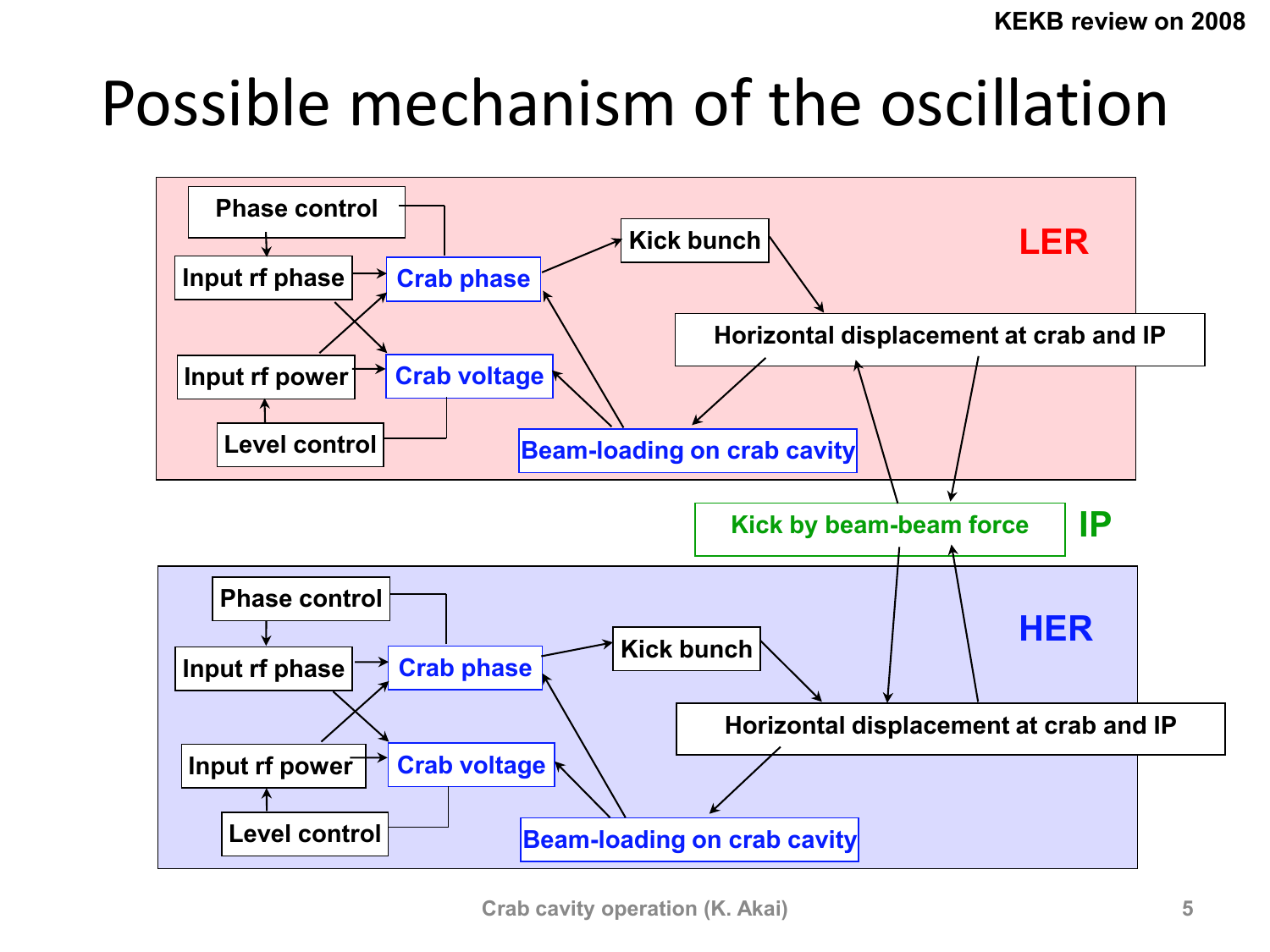## **Oscillations in crabbing systems**

- Only with colliding beams
- Beams oscillate coherently
- Threshold depends on crabbing phase and tuning phase
- Caused by beam loading and beam-beam interaction at the IP
- Cured by shifting crabbing phase by  $10^0$  and controlling offset angle





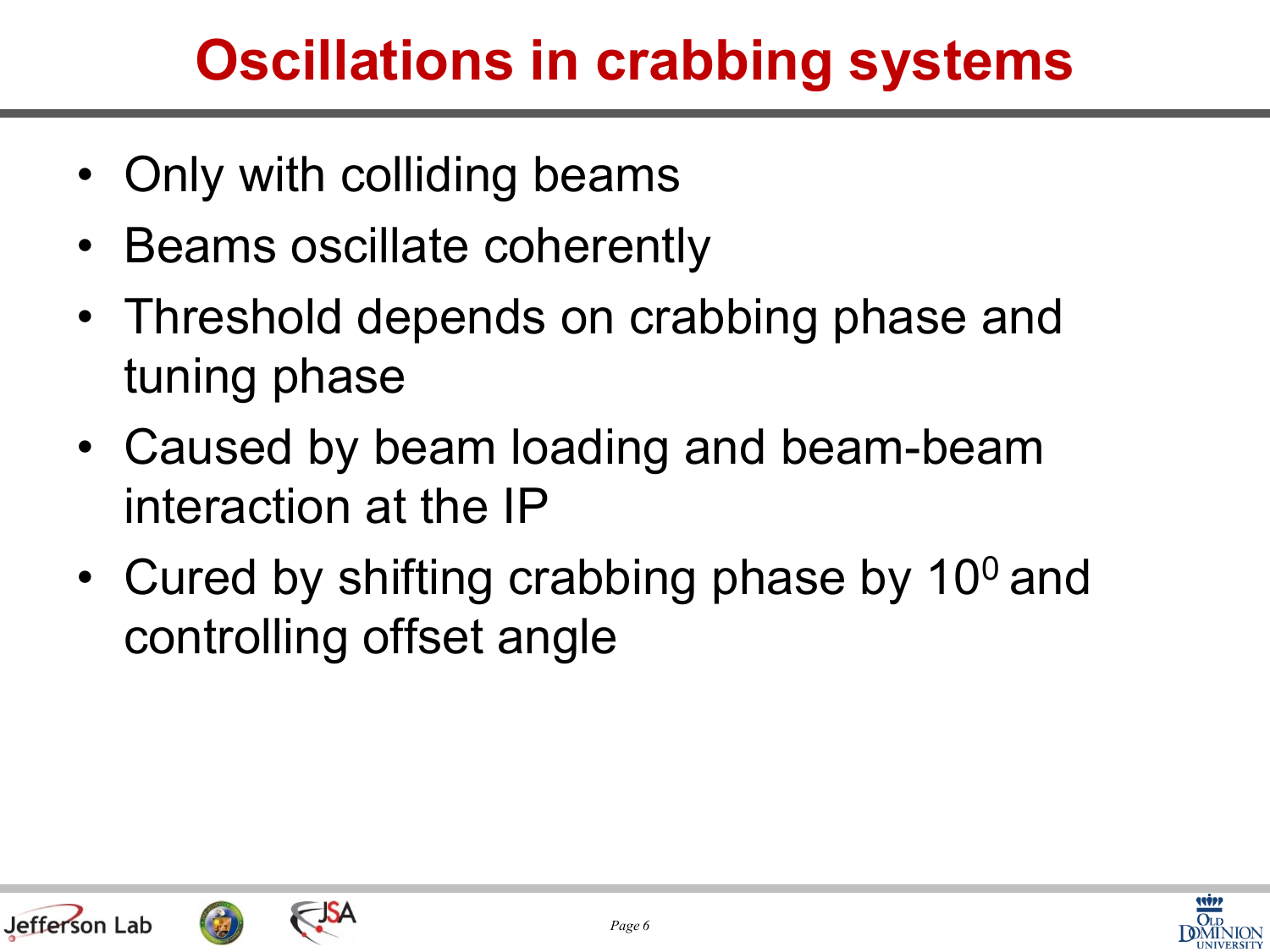## **Trips**

• Reduced to  $\sim$  1/day or less

• Mostly from couplers

Jefferson Lab

• Weak correlation with current

• Stronger correlation with voltage

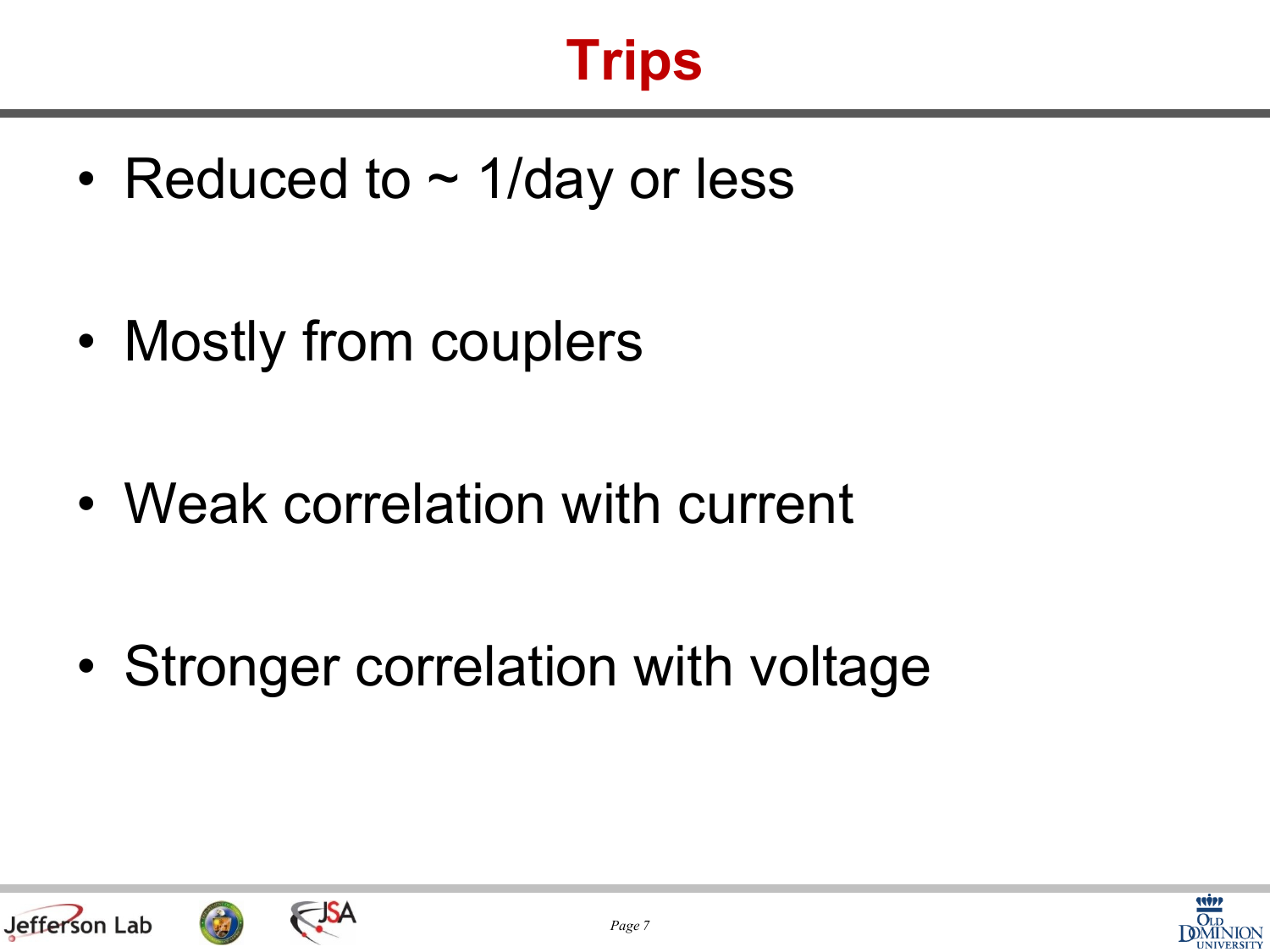### **Assembly and tests at CERN**

- Preparation and assembly
	- $\checkmark$  surface treatments (cleaning, electro-polishing, rinsing,..) => upgrade ongoing for SPL cavities
	- $\ge$  assembly in clean rooms & quality control: upgrade necessary both for SPL and CC
- Low power tests:
	- $\checkmark$  four vertical cryostats (2 K & 4.5 K)
	- $\checkmark$  can certainly be modified for crab cavity tests
- High power tests:
	- two bunkers
		- Bunker A (4.5K): LHC, HIE Isolde
		- Bunker B (2 K): Linac4, SPL
	- · high power area:
		- 352 & 400 MHz high power sources available
		- . new high power source (800 MHz?) requires additional space







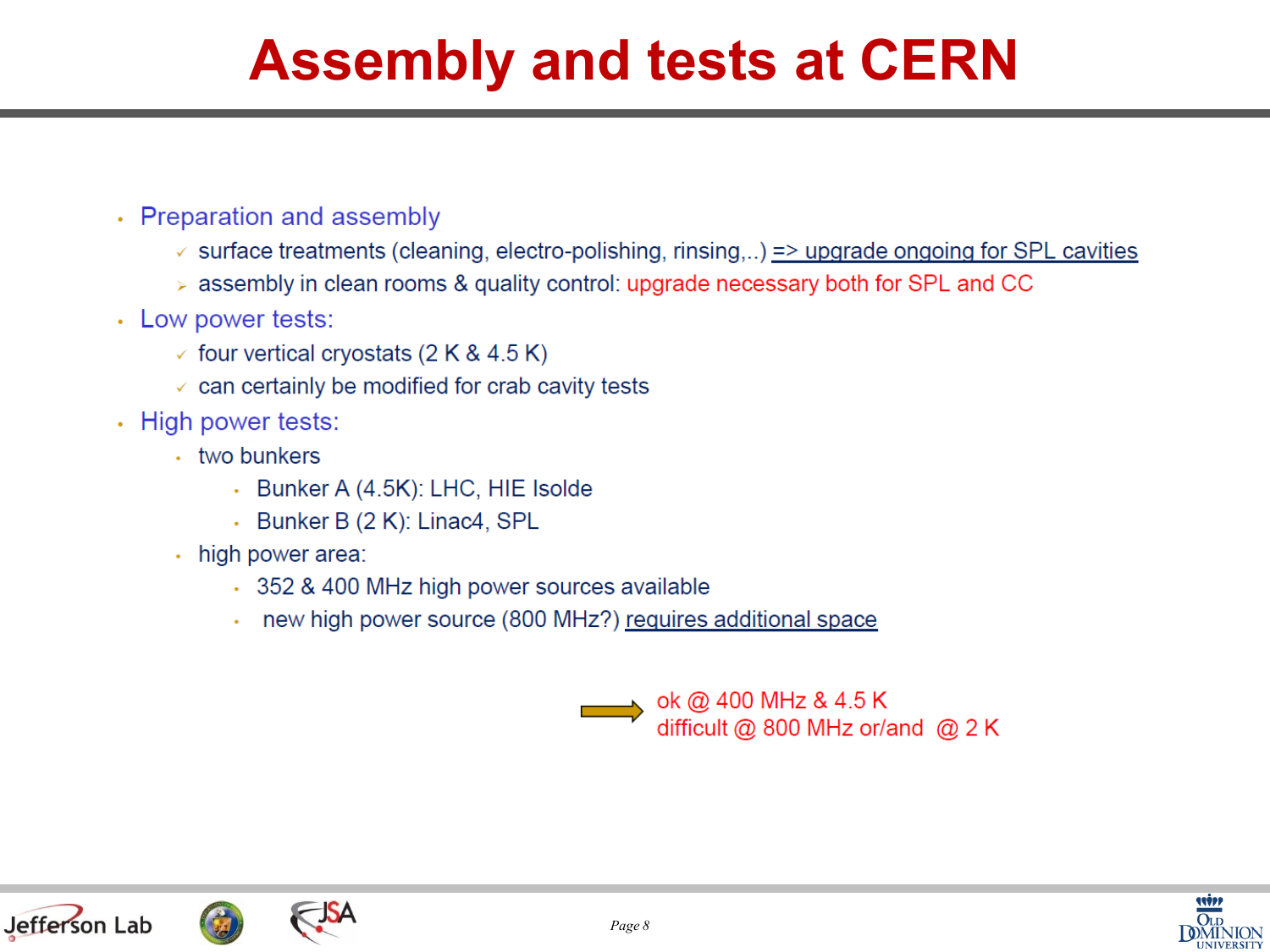

- □ The KEKB Crab Cavities Cryostat will be connected to the Sulzer/Linde helium refrigerator TCF20 located in BA4.
- $\Box$  New cryogenic transfer lines of length L  $\sim$ 10 m will be required to connect LHe and thermal shield circuits of the CC cryostat to theTCF20.
- $\Box$  Available refrigeration power: 100 W @ 4.5 K.
- □ The TCF20 control system has to be refurbished.
- $\Box$  Overall cost:  $\sim$ 250 kCHF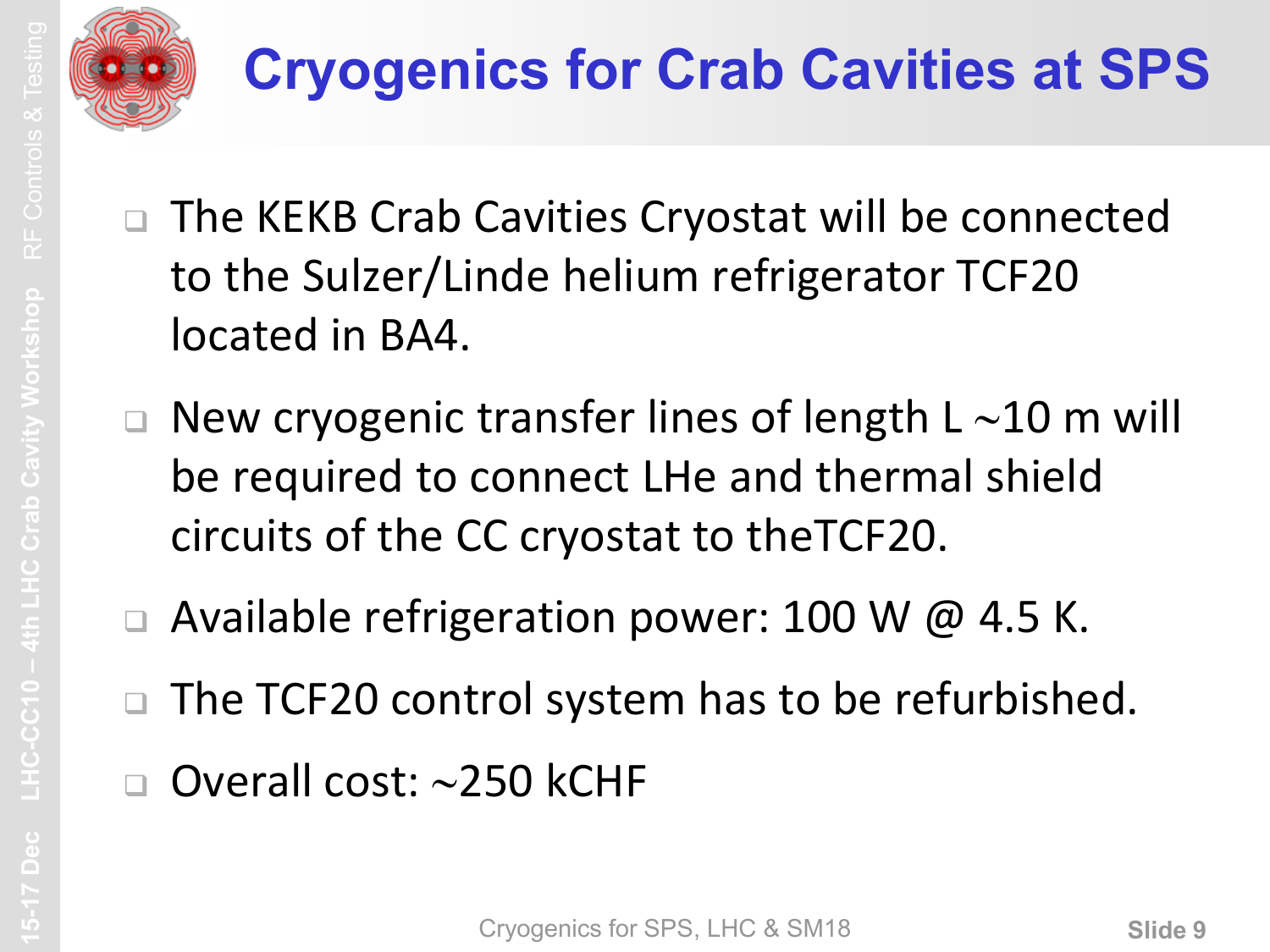

## **Conclusions**

- □ The available refrigeration power for CC test at SPS will be 100 W @ 4.5 K. The overall TCF20 connection & refurbishing cost will be  $\sim$  250 kCHF. No critical issue.
- □ Operation at 2 K is not the present baseline for the Crab Cavities of the Global Scheme. A CC cooling power of 2 x  $\sim$  500 W @ 4.5K can be provided with a new RF refrigerator at Point 4 (with redundancy from QRL).
- □ Operation at 2 K is the present baseline for the Crab Cavities of the Local Scheme. A CC cooling power of 2 x  $\sim$  80 W @ 2 K can be available from QRL at P1 and at P5.
- □ Cryogenics for CC tests in SM 18, at 4.5 K or 2 K, in a vertical cryostat or in a cryomodule: no critical issue\*

*\* Except LHe availability for concurrent applications in SM18: management of priorities !*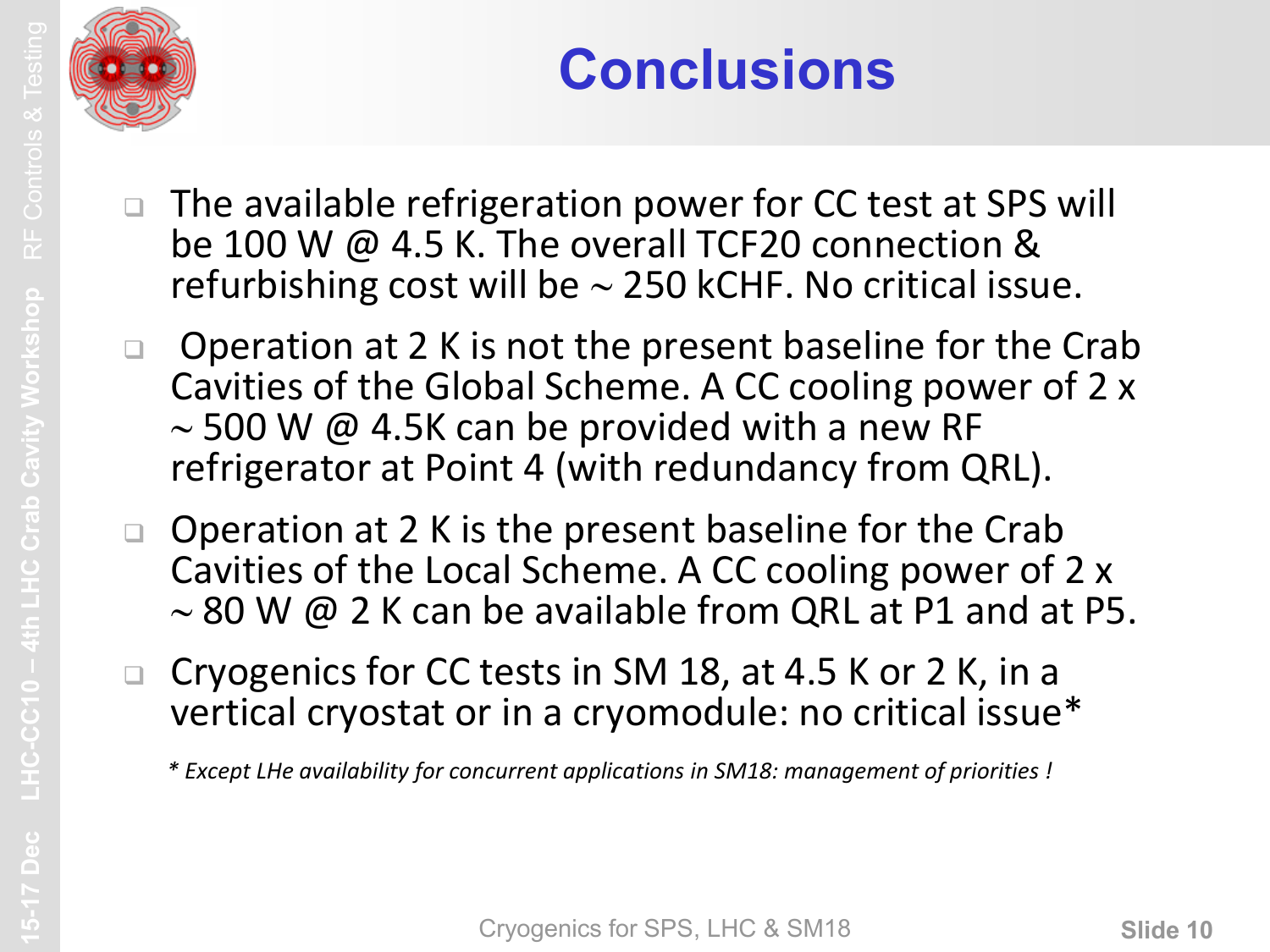# **Operational** scenario 1/2

*This slide has been modified, after the presentation, following very relevant input received during the discussion. Thanks a lot!*

#### **11**

#### Boundary conditions:

- During filling, ramping and for physics with crab cavities off, the cavities must be detuned by  $\frac{1}{2}$  f<sub>rev</sub> to keep the beam stable (issue of Transverse Impedance budget)
- Bringing the cavities from detuned to on-tune can only be done with active RF feedback ON. Else, the beam will be unstable (again…Transverse Impedance)
- In varying conditions (change of cavity tune) and given the unavoidable fluctuations of key parameters (for example varying cavity tune caused by the fluctuations of the He pressure) the situation can only be controlled if some (hopefully very small !) field is present in the cavity to get on-line "measurements". If it is given measurements, LLRF can do wonder…If the crab kick is provided by a pair of cavities we could use counter-phasing to make the small cavity field invisible to the beam
- $\Box$  Now comes the proposed scenario:
	- During filling, ramping or operation with transparent crab cavities, we detune the cavity by  $\frac{1}{2}$  f<sub>rev</sub> with a small field. Amplitude/phase can be optimized among the cavities of same Beam/IP to minimize effects. The tuning system is ON. The RF feedback is used with the cavity detuned to keep the Beam Induced Voltage zero if the beam is off-centered. This calls for a study: Needed TX power? Higher Q<sub>1</sub> not favorable anymore. We can use the demanded TX power as a measurement of beam loading to guide the beam centering
	- ON flat top
		- Reduce the detuning while keeping the voltage set point very small but sufficient to get tune and Closed Loop response measurements. The RF feedback gain/phase must be continuously adjusted as the cavity moves towards tune (easy). The RF feedback keeps the cavity impedance small (beam stability) as the cavity moves to resonance
		- **16.12.2010 Drace the cavity detuning has been reduced to zero, use the functions to synchronously change the voltage in all crab** cavities… at will… Any luminosity leveling scheme that ABP can think of…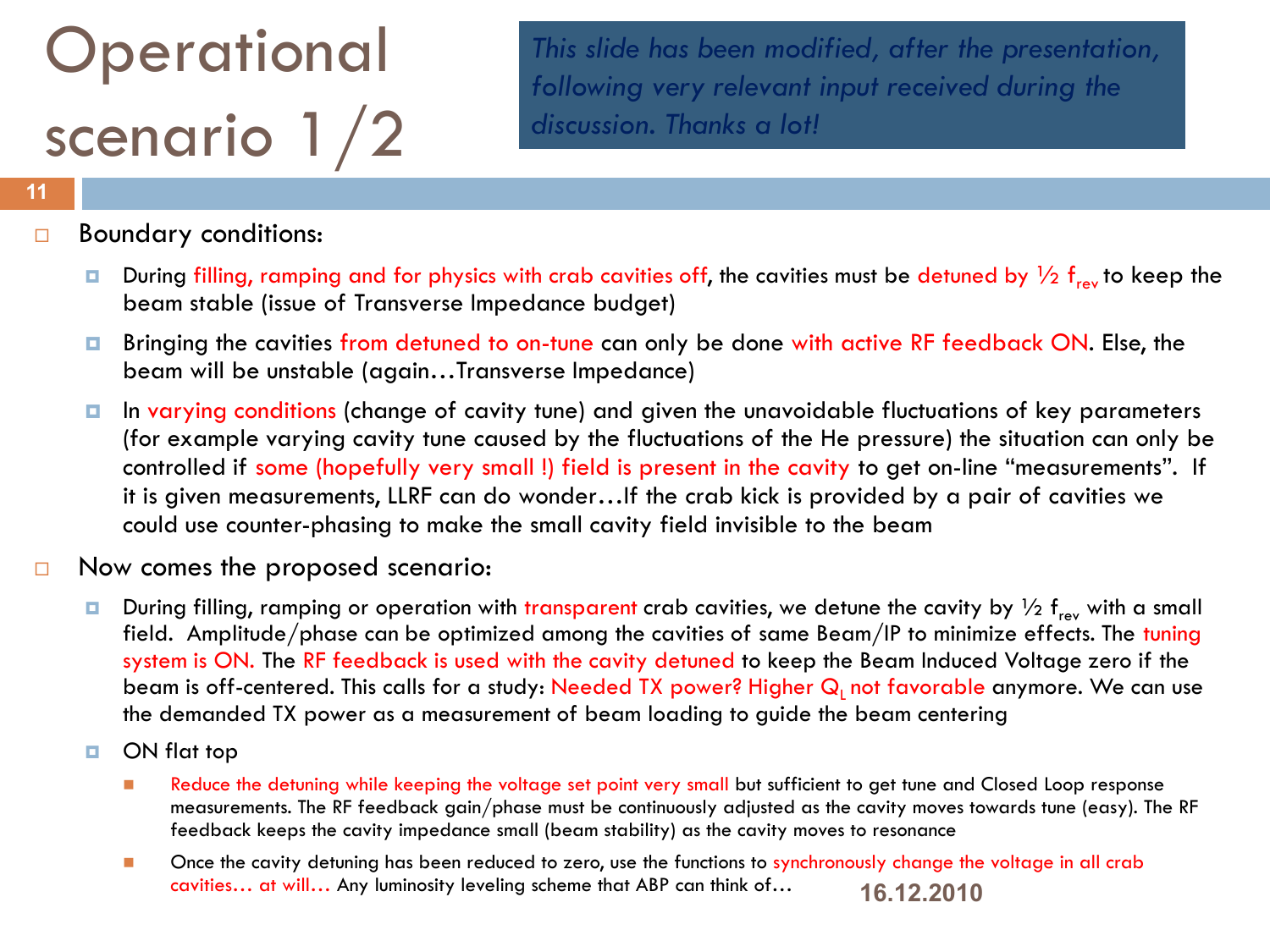# Operational scenario 2/2

#### $\Box$  If a TX or Cavity trips

- We can trigger the Beam Dump...easy...
- $\Box$  Or we can think of something more clever. It is not obvious to propagate emergency voltage trims to the other cavities. In the proposed hierarchy these trims can come though the Real-Time channel of the FGCs. This method is very successfully used for orbit and tune feedback in the LHC, with 100 ms update rate. But the response time required here is at least three orders of magnitude faster. An ad-hoc implementation is probably required. To be studied…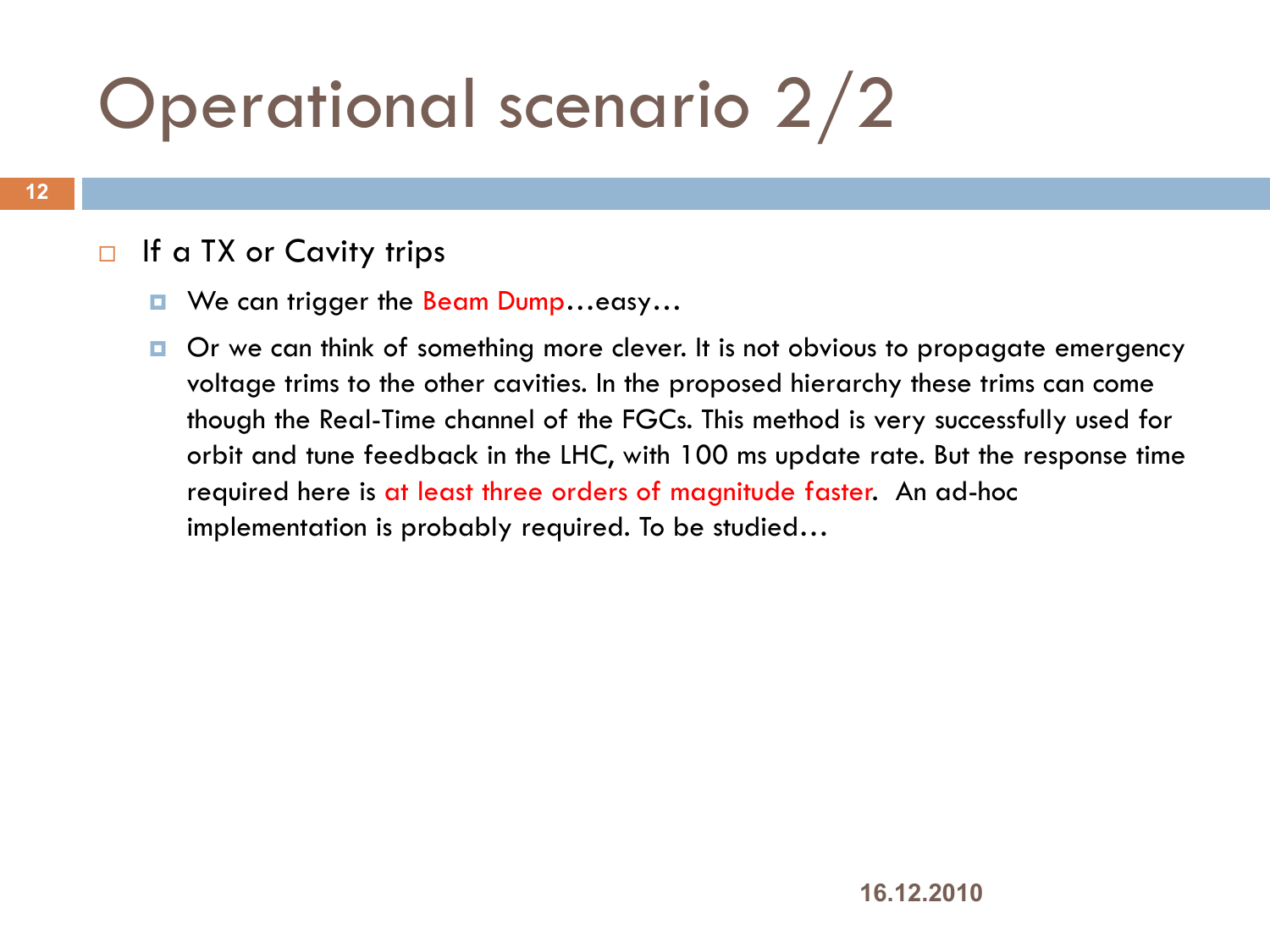## Some conclusions

- **13**
- $\Box$  Compared to the ACS achievements, the RF phase noise budget appears manageable but we must count on a strong RF feedback and that calls for a small loop delay. Layout must be studied: TX and LLRF crate close to the cavities (ex-Lep klystron galleries? SPS test bench?). More detailed studies can be done after selection of TX technology and cavity  $Q_1$
- The integration of the Crab Cavity with the ACS system and with the LHC High-Level Controls appears easy: We propose to use the 400 MHz RF reference from the Beam Control, for the Crab Cavities. The voltage is controlled via the FGCs that would generate voltage set-points used by the RF feedbacks. The proposal to use RF feedback on detuned cavity during filling/ramping must be studied. It may orient the design towards lower  $Q_1$